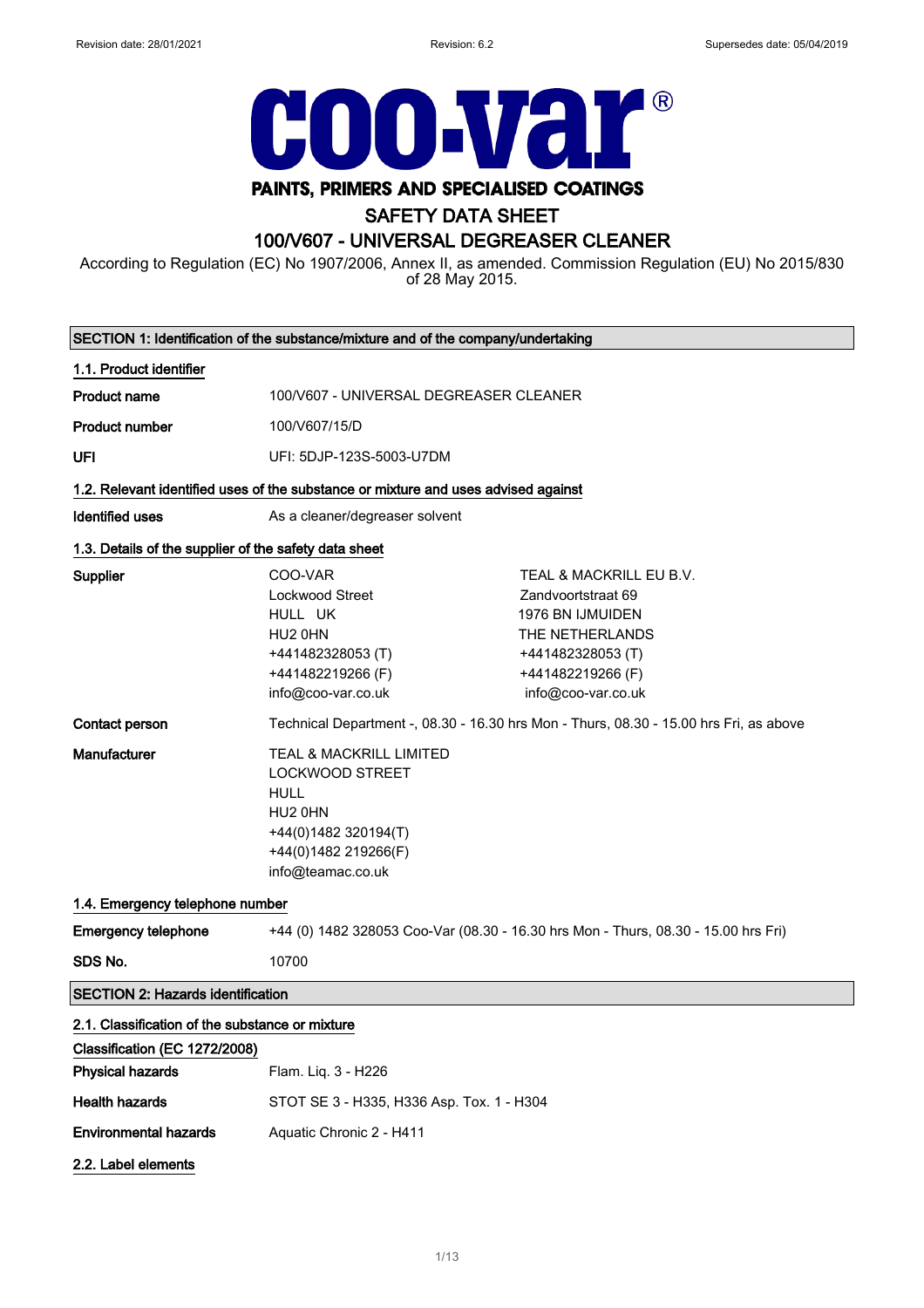#### Hazard pictograms

| Signal word                               | Danger                                                                                                                                                                                                                                                                                                                                                                                                                                                                                                                                                                                                |
|-------------------------------------------|-------------------------------------------------------------------------------------------------------------------------------------------------------------------------------------------------------------------------------------------------------------------------------------------------------------------------------------------------------------------------------------------------------------------------------------------------------------------------------------------------------------------------------------------------------------------------------------------------------|
| <b>Hazard statements</b>                  | H226 Flammable liquid and vapour.<br>H304 May be fatal if swallowed and enters airways.<br>H335 May cause respiratory irritation.<br>H336 May cause drowsiness or dizziness.<br>H411 Toxic to aquatic life with long lasting effects.                                                                                                                                                                                                                                                                                                                                                                 |
| <b>Precautionary statements</b>           | P102 Keep out of reach of children.<br>P101 If medical advice is needed, have product container or label at hand.<br>P210 Keep away from heat, hot surfaces, sparks, open flames and other ignition sources. No<br>smoking.<br>P261 Avoid breathing vapour/ spray.<br>P271 Use only outdoors or in a well-ventilated area.<br>P280 Wear protective gloves/ protective clothing/ eye protection/ face protection.<br>P301+P310 IF SWALLOWED: Immediately call a POISON CENTER/ doctor.<br>P331 Do NOT induce vomiting.<br>P501 Dispose of contents/ container in accordance with national regulations. |
| Supplemental label<br>information         | EUH066 Repeated exposure may cause skin dryness or cracking.                                                                                                                                                                                                                                                                                                                                                                                                                                                                                                                                          |
| Contains                                  | Hydrocarbons, C9, aromatics                                                                                                                                                                                                                                                                                                                                                                                                                                                                                                                                                                           |
| Supplementary precautionary<br>statements | P403+P233 Store in a well-ventilated place. Keep container tightly closed.                                                                                                                                                                                                                                                                                                                                                                                                                                                                                                                            |

#### 2.3. Other hazards

This substance is not classified as PBT or vPvB according to current EU criteria.

## SECTION 3: Composition/information on ingredients 3.2. Mixtures HYDROCARBONS, C9, AROMATICS 60-100% CAS number: — EC number: 918-668-5 REACH registration number: 01- 2119455851-35-xxxx Classification Flam. Liq. 3 - H226 STOT SE 3 - H335, H336 Asp. Tox. 1 - H304 Classification (67/548/EEC or 1999/45/EC) Xn;R65. Xi;R37. N;R51/53. R10,R66,R67.

The Full Text for all R-Phrases and Hazard Statements are Displayed in Section 16.

## SECTION 4: First aid measures

Aquatic Chronic 2 - H411

#### 4.1. Description of first aid measures

General information Get medical attention if any discomfort continues. Show this Safety Data Sheet to the medical personnel.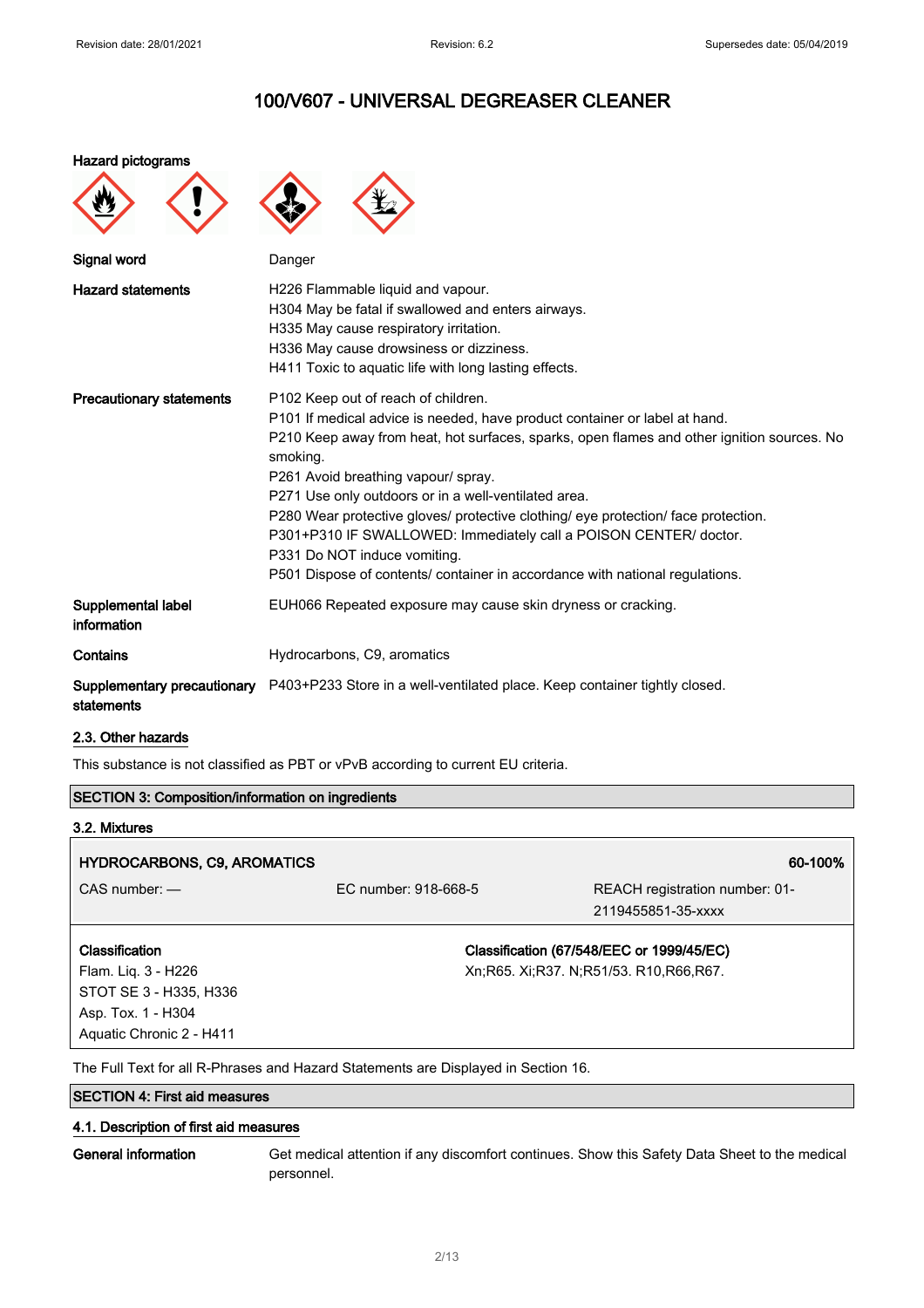| Inhalation                                                 | Move affected person to fresh air and keep warm and at rest in a position comfortable for<br>breathing. Maintain an open airway. Loosen tight clothing such as collar, tie or belt.                                                                                                                                                                                                                                                                                                             |
|------------------------------------------------------------|-------------------------------------------------------------------------------------------------------------------------------------------------------------------------------------------------------------------------------------------------------------------------------------------------------------------------------------------------------------------------------------------------------------------------------------------------------------------------------------------------|
| Ingestion                                                  | Rinse mouth thoroughly with water. Remove any dentures. Give a few small glasses of water<br>or milk to drink. Stop if the affected person feels sick as vomiting may be dangerous. Do not<br>induce vomiting unless under the direction of medical personnel. If vomiting occurs, the head<br>should be kept low so that vomit does not enter the lungs. Never give anything by mouth to an<br>unconscious person. Maintain an open airway. Loosen tight clothing such as collar, tie or belt. |
| Skin contact                                               | Remove affected person from source of contamination. Rinse immediately with plenty of<br>water.                                                                                                                                                                                                                                                                                                                                                                                                 |
| Eye contact                                                | Rinse immediately with plenty of water. Remove any contact lenses and open eyelids wide<br>apart. Continue to rinse for at least 10 minutes.                                                                                                                                                                                                                                                                                                                                                    |
| Protection of first aiders                                 | First aid personnel should wear appropriate protective equipment during any rescue.                                                                                                                                                                                                                                                                                                                                                                                                             |
|                                                            | 4.2. Most important symptoms and effects, both acute and delayed                                                                                                                                                                                                                                                                                                                                                                                                                                |
| <b>General information</b>                                 | See Section 11 for additional information on health hazards. The severity of the symptoms<br>described will vary dependent on the concentration and the length of exposure.                                                                                                                                                                                                                                                                                                                     |
| Inhalation                                                 | Prolonged inhalation of high concentrations may damage respiratory system. During<br>application and drying, solvent vapours will be emitted. Vapours in high concentrations are<br>narcotic.                                                                                                                                                                                                                                                                                                   |
| Ingestion                                                  | Gastrointestinal symptoms, including upset stomach. Fumes from the stomach contents may<br>be inhaled, resulting in the same symptoms as inhalation.                                                                                                                                                                                                                                                                                                                                            |
| <b>Skin contact</b>                                        | Prolonged contact may cause dryness of the skin. Discoloration of the skin.                                                                                                                                                                                                                                                                                                                                                                                                                     |
| Eye contact                                                | May cause temporary eye irritation.                                                                                                                                                                                                                                                                                                                                                                                                                                                             |
|                                                            | 4.3. Indication of any immediate medical attention and special treatment needed                                                                                                                                                                                                                                                                                                                                                                                                                 |
| Notes for the doctor                                       | Treat symptomatically.                                                                                                                                                                                                                                                                                                                                                                                                                                                                          |
| <b>Specific treatments</b>                                 | No special treatment required.                                                                                                                                                                                                                                                                                                                                                                                                                                                                  |
| <b>SECTION 5: Firefighting measures</b>                    |                                                                                                                                                                                                                                                                                                                                                                                                                                                                                                 |
| 5.1. Extinguishing media                                   |                                                                                                                                                                                                                                                                                                                                                                                                                                                                                                 |
| Suitable extinguishing media                               | The product is flammable. Extinguish with alcohol-resistant foam, carbon dioxide, dry powder<br>or water fog. Use fire-extinguishing media suitable for the surrounding fire.                                                                                                                                                                                                                                                                                                                   |
| Unsuitable extinguishing<br>media                          | Do not use water jet as an extinguisher, as this will spread the fire.                                                                                                                                                                                                                                                                                                                                                                                                                          |
| 5.2. Special hazards arising from the substance or mixture |                                                                                                                                                                                                                                                                                                                                                                                                                                                                                                 |
| Specific hazards                                           | Containers can burst violently or explode when heated, due to excessive pressure build-up.<br>Flammable liquid and vapour. Vapours may be ignited by a spark, a hot surface or an ember.<br>Vapours may form explosive mixtures with air. Fire-water run-off in sewers may create fire or<br>explosion hazard.                                                                                                                                                                                  |
| <b>Hazardous combustion</b><br>products                    | Thermal decomposition or combustion products may include the following substances:<br>Harmful gases or vapours.                                                                                                                                                                                                                                                                                                                                                                                 |
| 5.3. Advice for firefighters                               |                                                                                                                                                                                                                                                                                                                                                                                                                                                                                                 |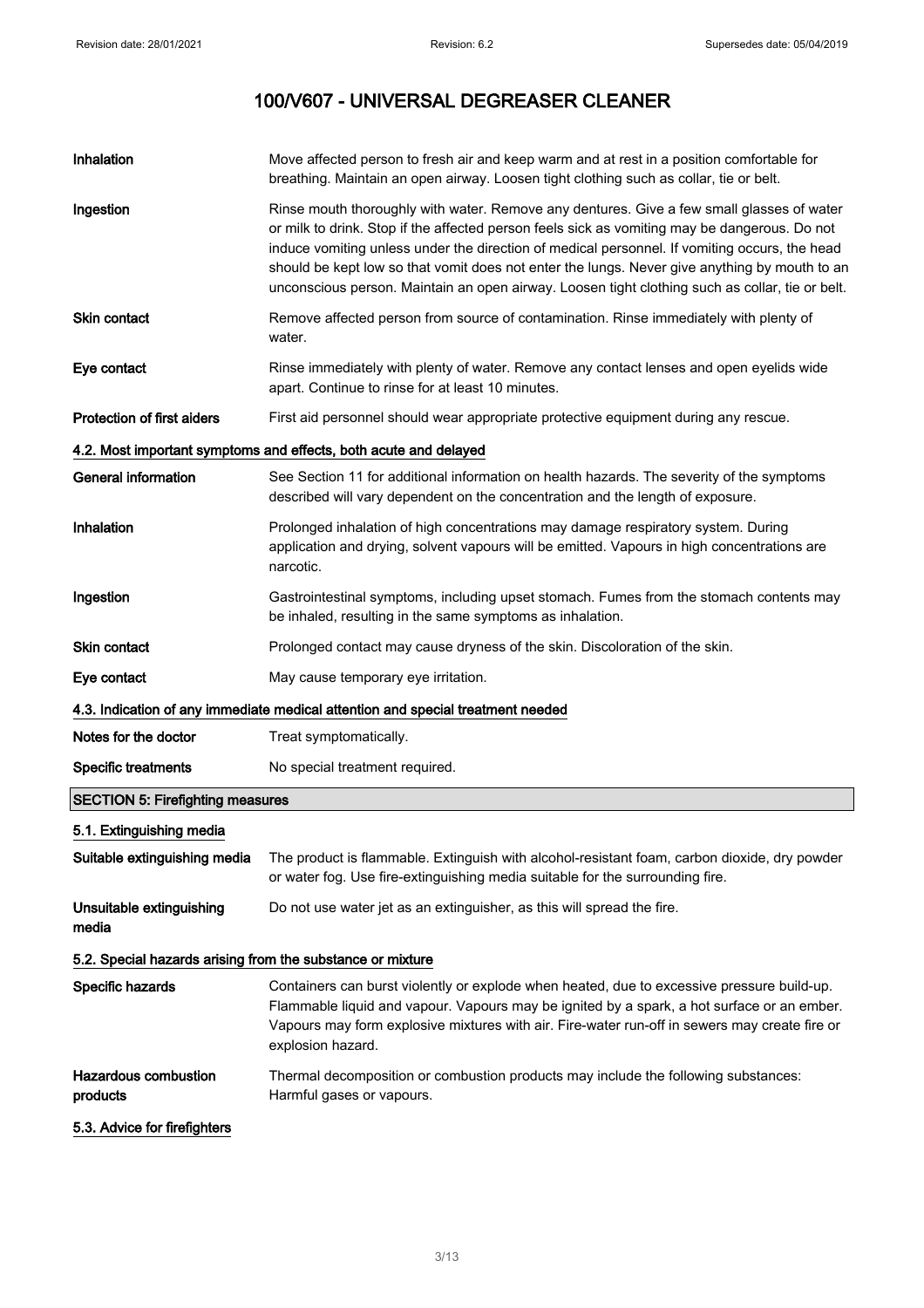| Protective actions during<br>firefighting        | Avoid breathing fire gases or vapours. Evacuate area. Keep upwind to avoid inhalation of<br>gases, vapours, fumes and smoke. Ventilate closed spaces before entering them. Cool<br>containers exposed to heat with water spray and remove them from the fire area if it can be<br>done without risk. Cool containers exposed to flames with water until well after the fire is out.<br>If a leak or spill has not ignited, use water spray to disperse vapours and protect men stopping<br>the leak. Avoid discharge to the aquatic environment. Control run-off water by containing and<br>keeping it out of sewers and watercourses. If risk of water pollution occurs, notify appropriate<br>authorities. |
|--------------------------------------------------|--------------------------------------------------------------------------------------------------------------------------------------------------------------------------------------------------------------------------------------------------------------------------------------------------------------------------------------------------------------------------------------------------------------------------------------------------------------------------------------------------------------------------------------------------------------------------------------------------------------------------------------------------------------------------------------------------------------|
| Special protective equipment<br>for firefighters | Wear positive-pressure self-contained breathing apparatus (SCBA) and appropriate protective<br>clothing. Firefighter's clothing conforming to European standard EN469 (including helmets,<br>protective boots and gloves) will provide a basic level of protection for chemical incidents.                                                                                                                                                                                                                                                                                                                                                                                                                   |

### SECTION 6: Accidental release measures

#### 6.1. Personal precautions, protective equipment and emergency procedures

Personal precautions No action shall be taken without appropriate training or involving any personal risk. Keep unnecessary and unprotected personnel away from the spillage. Wear protective clothing as described in Section 8 of this safety data sheet. Follow precautions for safe handling described in this safety data sheet. Wash thoroughly after dealing with a spillage. Provide adequate ventilation.

#### 6.2. Environmental precautions

Environmental precautions Avoid discharge to the aquatic environment.

## 6.3. Methods and material for containment and cleaning up

Methods for cleaning up Wear protective clothing as described in Section 8 of this safety data sheet. Clear up spills immediately and dispose of waste safely. Reuse or recycle products wherever possible. Absorb spillage to prevent material damage. Flush contaminated area with plenty of water. Wash thoroughly after dealing with a spillage. Dispose of contents/container in accordance with national regulations.

### 6.4. Reference to other sections

Reference to other sections For personal protection, see Section 8. For waste disposal, see Section 13.

## SECTION 7: Handling and storage

### 7.1. Precautions for safe handling

| Usage precautions                         | Read and follow manufacturer's recommendations. Wear protective clothing as described in<br>Section 8 of this safety data sheet. Keep away from food, drink and animal feeding stuffs.<br>Handle all packages and containers carefully to minimise spills. Keep container tightly sealed<br>when not in use. Avoid the formation of mists. |
|-------------------------------------------|--------------------------------------------------------------------------------------------------------------------------------------------------------------------------------------------------------------------------------------------------------------------------------------------------------------------------------------------|
| Advice on general<br>occupational hygiene | Wash promptly if skin becomes contaminated. Take off contaminated clothing. Wash<br>contaminated clothing before reuse. Do not eat, drink or smoke when using this product.<br>Wash at the end of each work shift and before eating, smoking and using the toilet. Change<br>work clothing daily before leaving workplace.                 |
|                                           | 7.2. Conditions for safe storage, including any incompatibilities                                                                                                                                                                                                                                                                          |
| Storage precautions                       | Store away from incompatible materials (see Section 10). No specific recommendations.                                                                                                                                                                                                                                                      |
| Storage class                             | Unspecified storage.                                                                                                                                                                                                                                                                                                                       |
| 7.3. Specific end use(s)                  |                                                                                                                                                                                                                                                                                                                                            |
| Specific end use(s)                       | The identified uses for this product are detailed in Section 1.2.                                                                                                                                                                                                                                                                          |
| Usage description                         | Take precautionary measures against static discharges.                                                                                                                                                                                                                                                                                     |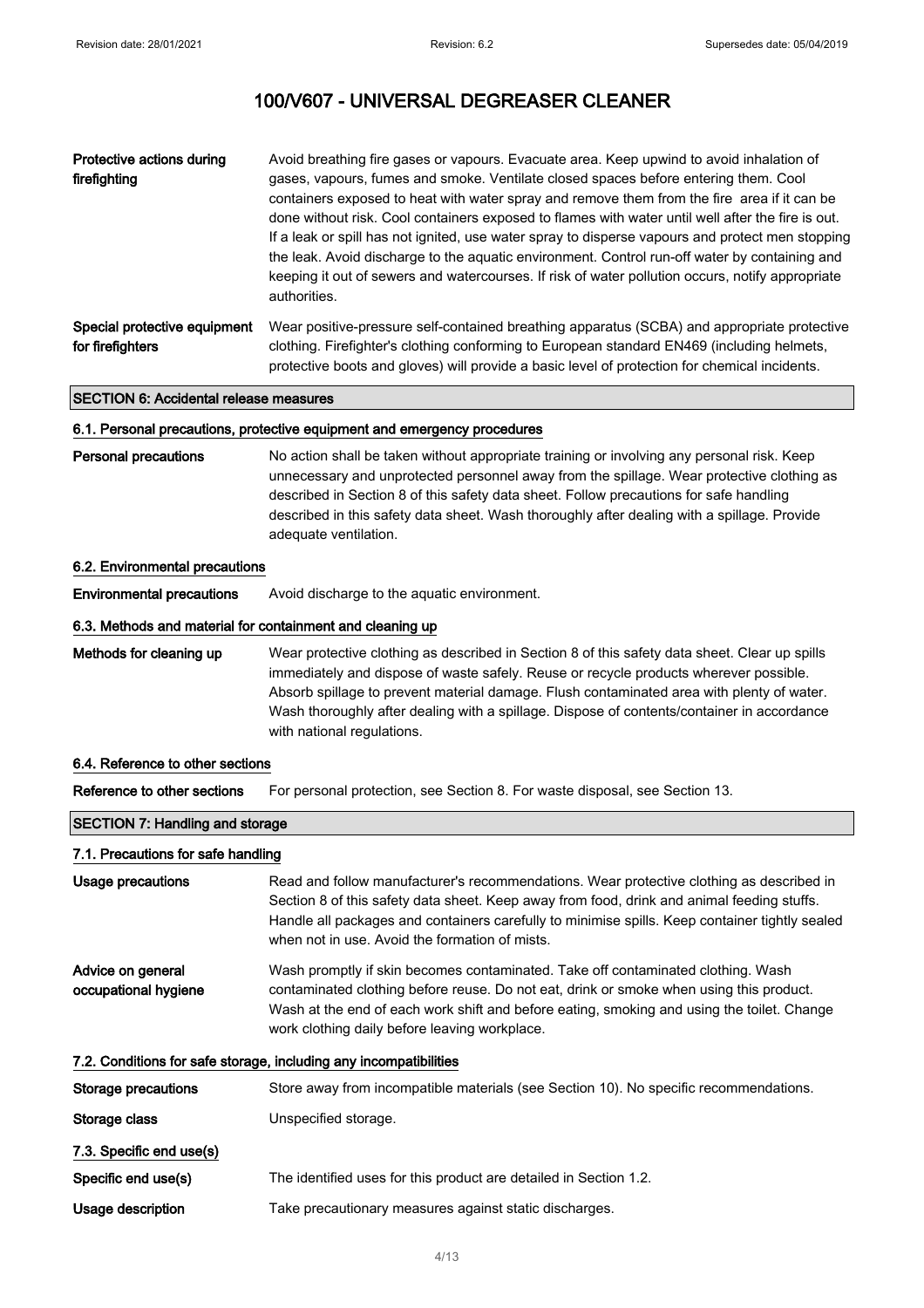### SECTION 8: Exposure controls/Personal protection

## 8.1. Control parameters

Protective equipment

#### Occupational exposure limits

## HYDROCARBONS, C9, AROMATICS

Long-term exposure limit (8-hour TWA): WEL 19 ppm 100 mg/m<sup>3</sup> vapour WEL = Workplace Exposure Limit.

## HYDROCARBONS, C9, AROMATICS

| <b>DNEL</b>            | Consumer - Oral; Long term systemic effects: 11 mg/kg/day<br>Consumer - Dermal; Long term systemic effects: 11 mg/kg/day<br>Consumer - Inhalation; Long term systemic effects: 32 mg/m <sup>3</sup><br>Industry - Dermal; Long term systemic effects: 25 mg/kg/day<br>Industry - Inhalation; Long term systemic effects: 150 mg/m <sup>3</sup> |  |
|------------------------|------------------------------------------------------------------------------------------------------------------------------------------------------------------------------------------------------------------------------------------------------------------------------------------------------------------------------------------------|--|
| <b>PNEC</b>            | No PNEC available. Substance is a hydrocarbon UVCB. Standard tests for this<br>endpoint are intended for single substances and are not appropriate for the risk<br>assessment of this complex substance.                                                                                                                                       |  |
| 8.2. Exposure controls |                                                                                                                                                                                                                                                                                                                                                |  |

| Appropriate engineering<br>controls                | Provide adequate ventilation. Good general ventilation should be adequate to control worker<br>exposure to airborne contaminants.                                                                                                                                                                                                                                                                                                                                                                                                                                                                                                                                                                                                                                                                                                                                                        |
|----------------------------------------------------|------------------------------------------------------------------------------------------------------------------------------------------------------------------------------------------------------------------------------------------------------------------------------------------------------------------------------------------------------------------------------------------------------------------------------------------------------------------------------------------------------------------------------------------------------------------------------------------------------------------------------------------------------------------------------------------------------------------------------------------------------------------------------------------------------------------------------------------------------------------------------------------|
| Eye/face protection                                | Chemical splash goggles.                                                                                                                                                                                                                                                                                                                                                                                                                                                                                                                                                                                                                                                                                                                                                                                                                                                                 |
| Hand protection                                    | To protect hands from chemicals, gloves should comply with European Standards EN388 and<br>374. As a general principle, exposure should be managed by means other than the provision<br>of protective gloves. It is recommended that gloves are made of the following material:<br>Polyvinyl alcohol (PVA). Thickness: 0.2 - 0.3 mm or Polyethylene. Thickness: > 0.062 mm<br>Permeation breakthrough time according to EN374 - class: (1-6) e.g. minimum 480 mins.<br>Caution: The performance of gloves under actual working conditions can be significantly<br>affected by many factors and the information provided according to EN374 may not accord<br>with what is achieved in practice. We recommend that expert professional advice is sought<br>that takes into account of the work processes and working environment applicable for each<br>task where gloves are to be worn. |
| Other skin and body<br>protection                  | Wear suitable protective clothing as protection against splashing or contamination.                                                                                                                                                                                                                                                                                                                                                                                                                                                                                                                                                                                                                                                                                                                                                                                                      |
| Hygiene measures                                   | Wash at the end of each work shift and before eating, smoking and using the toilet. Wash<br>promptly with soap and water if skin becomes contaminated. Do not smoke in work area.                                                                                                                                                                                                                                                                                                                                                                                                                                                                                                                                                                                                                                                                                                        |
| <b>Respiratory protection</b>                      | In case of inadequate ventilation or risk of inhalation of vapours, use suitable respiratory<br>equipment with combination filter (type A2/P3).                                                                                                                                                                                                                                                                                                                                                                                                                                                                                                                                                                                                                                                                                                                                          |
| <b>SECTION 9: Physical and chemical properties</b> |                                                                                                                                                                                                                                                                                                                                                                                                                                                                                                                                                                                                                                                                                                                                                                                                                                                                                          |

# 9.1. Information on basic physical and chemical properties

| Appearance | Clear liquid. |
|------------|---------------|
| Colour     | Colourless.   |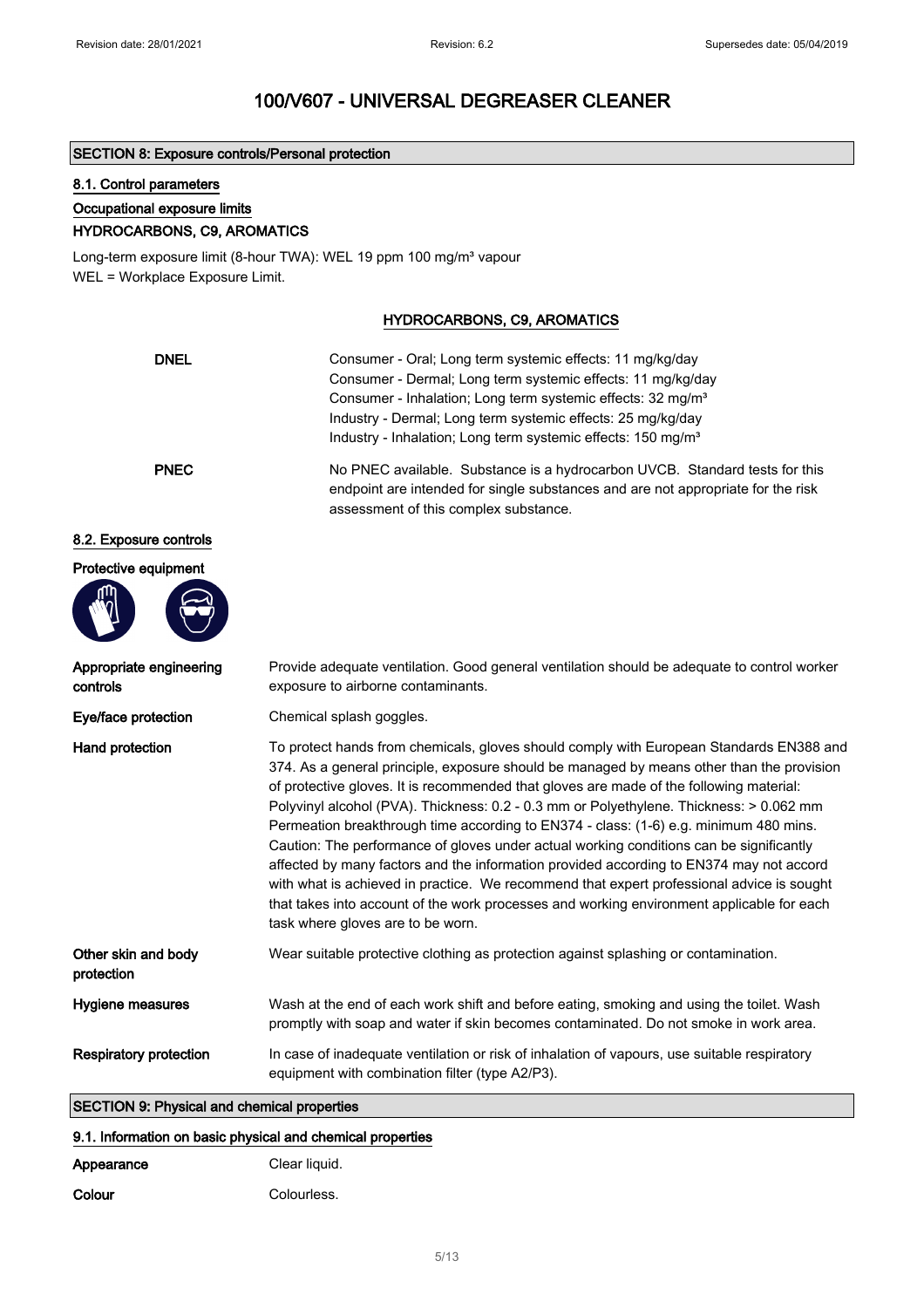| Odour                                           | Organic solvents.                                                                                                      |
|-------------------------------------------------|------------------------------------------------------------------------------------------------------------------------|
| <b>Odour threshold</b>                          | Not available.                                                                                                         |
| pH                                              | Not applicable.                                                                                                        |
| <b>Melting point</b>                            | Not applicable.                                                                                                        |
| Initial boiling point and range                 | 140 - 200°C @ 760 mm Hg                                                                                                |
| Flash point                                     | 43°C Closed cup.                                                                                                       |
| <b>Evaporation rate</b>                         | $0.16$ (butyl acetate = 1)                                                                                             |
| Upper/lower flammability or<br>explosive limits | Lower flammable/explosive limit: 0.7 g/100 g Upper flammable/explosive limit: 7.0 g/100 g                              |
| Vapour pressure                                 | 0.29 kPa @ °C                                                                                                          |
| Vapour density                                  | ~1.2                                                                                                                   |
| <b>Relative density</b>                         | $0.882 \text{ @ } 15^{\circ} \text{C}$                                                                                 |
| <b>Bulk density</b>                             | 882 kg/m <sup>3</sup>                                                                                                  |
| Solubility(ies)                                 | Immiscible with water Miscible with the following materials: Organic solvents.                                         |
| Auto-ignition temperature                       | $450^{\circ}$ C                                                                                                        |
| <b>Viscosity</b>                                | <30 seconds 3mm ISO cup s @ 25°C                                                                                       |
| 9.2. Other information                          |                                                                                                                        |
| Molecular weight                                | 122                                                                                                                    |
| <b>Volatility</b>                               | 100 Scientifically unjustified.                                                                                        |
|                                                 |                                                                                                                        |
| Volatile organic compound                       | This product contains a maximum VOC content of 880 g/litre.                                                            |
| <b>SECTION 10: Stability and reactivity</b>     |                                                                                                                        |
| 10.1. Reactivity                                |                                                                                                                        |
| Reactivity                                      | See the other subsections of this section for further details.                                                         |
| 10.2. Chemical stability                        |                                                                                                                        |
| <b>Stability</b>                                | Stable at normal ambient temperatures and when used as recommended. Stable under the<br>prescribed storage conditions. |
| 10.3. Possibility of hazardous reactions        |                                                                                                                        |
| Possibility of hazardous<br>reactions           | No potentially hazardous reactions known.                                                                              |
| 10.4. Conditions to avoid                       |                                                                                                                        |
| <b>Conditions to avoid</b>                      | Avoid heat. Containers can burst violently or explode when heated, due to excessive pressure<br>build-up.              |
| 10.5. Incompatible materials                    |                                                                                                                        |
| <b>Materials to avoid</b>                       | No specific material or group of materials is likely to react with the product to produce a<br>hazardous situation.    |
| 10.6. Hazardous decomposition products          |                                                                                                                        |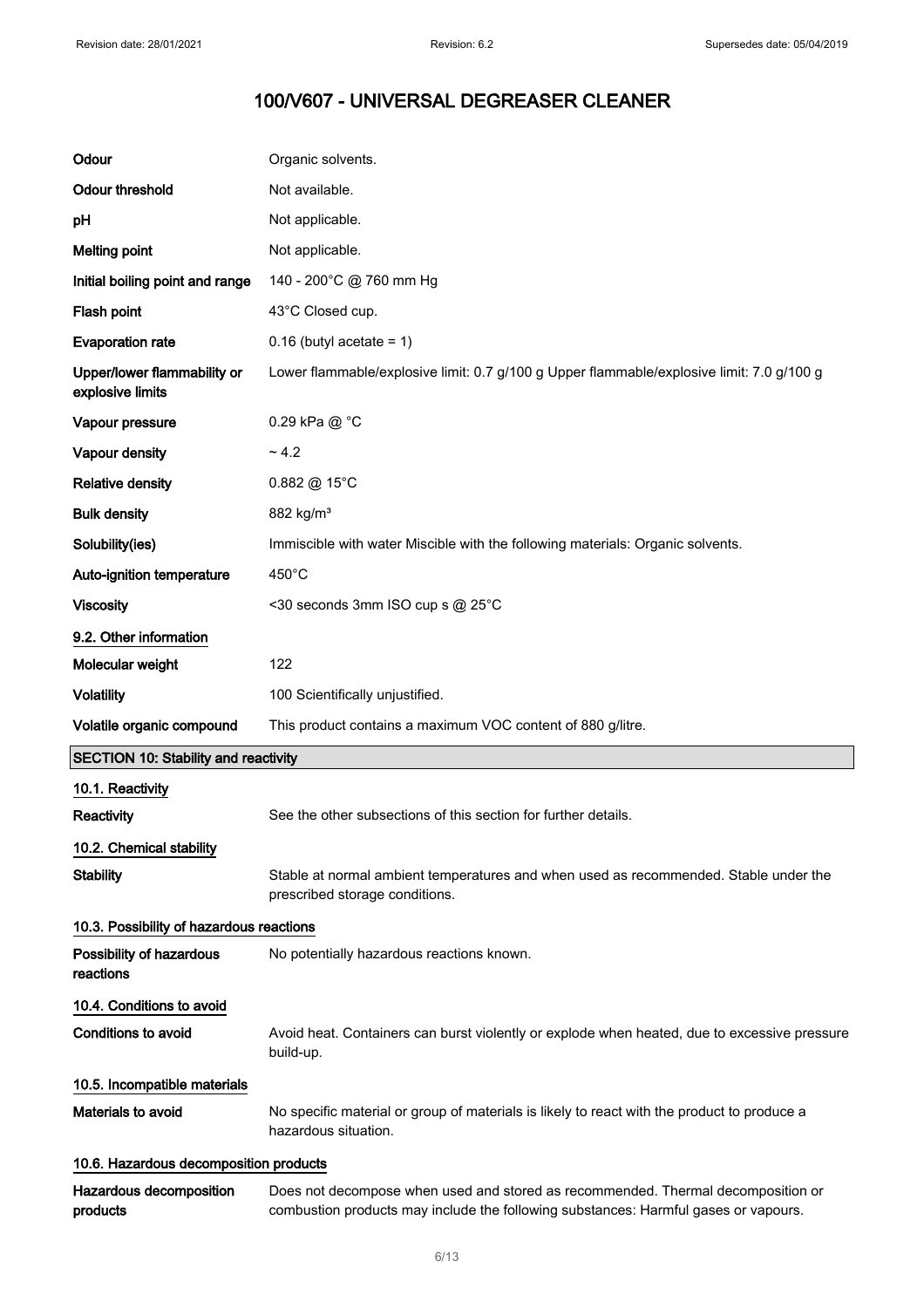## SECTION 11: Toxicological information

| 11.1. Information on toxicological effects                          |                                                                                                                                                            |  |
|---------------------------------------------------------------------|------------------------------------------------------------------------------------------------------------------------------------------------------------|--|
| <b>Toxicological effects</b>                                        | Not regarded as a health hazard under current legislation.                                                                                                 |  |
| Acute toxicity - oral<br>Notes (oral LD <sub>50</sub> )             | Based on available data the classification criteria are not met.                                                                                           |  |
| Acute toxicity - dermal<br>Notes (dermal LD <sub>50</sub> )         | Based on available data the classification criteria are not met.                                                                                           |  |
| Acute toxicity - inhalation<br>Notes (inhalation LC <sub>50</sub> ) | Based on available data the classification criteria are not met.                                                                                           |  |
| Skin corrosion/irritation<br>Animal data                            | Based on available data the classification criteria are not met.                                                                                           |  |
| Serious eye damage/irritation<br>Serious eye damage/irritation      | Based on available data the classification criteria are not met.                                                                                           |  |
| Respiratory sensitisation<br>Respiratory sensitisation              | Based on available data the classification criteria are not met.                                                                                           |  |
| <b>Skin sensitisation</b><br><b>Skin sensitisation</b>              | Based on available data the classification criteria are not met.                                                                                           |  |
| Germ cell mutagenicity<br>Genotoxicity - in vitro                   | Based on available data the classification criteria are not met.                                                                                           |  |
| Carcinogenicity<br>Carcinogenicity                                  | Based on available data the classification criteria are not met.                                                                                           |  |
| <b>IARC</b> carcinogenicity                                         | None of the ingredients are listed or exempt.                                                                                                              |  |
| Reproductive toxicity<br>Reproductive toxicity - fertility          | Based on available data the classification criteria are not met.                                                                                           |  |
| Reproductive toxicity -<br>development                              | Based on available data the classification criteria are not met.                                                                                           |  |
| Specific target organ toxicity - single exposure                    |                                                                                                                                                            |  |
| STOT - single exposure                                              | STOT SE 3 - H335, H336 May cause respiratory irritation. May cause drowsiness or<br>dizziness.                                                             |  |
| <b>Target organs</b>                                                | Respiratory system, lungs Central nervous system                                                                                                           |  |
| Specific target organ toxicity - repeated exposure                  |                                                                                                                                                            |  |
| STOT - repeated exposure                                            | Not classified as a specific target organ toxicant after repeated exposure.                                                                                |  |
| Aspiration hazard                                                   |                                                                                                                                                            |  |
| Aspiration hazard                                                   | Asp. Tox. 1 - H304 May be fatal if swallowed and enters airways. Pneumonia may be the<br>result if vomited material containing solvents reaches the lungs. |  |
| <b>General information</b>                                          | The severity of the symptoms described will vary dependent on the concentration and the<br>length of exposure.                                             |  |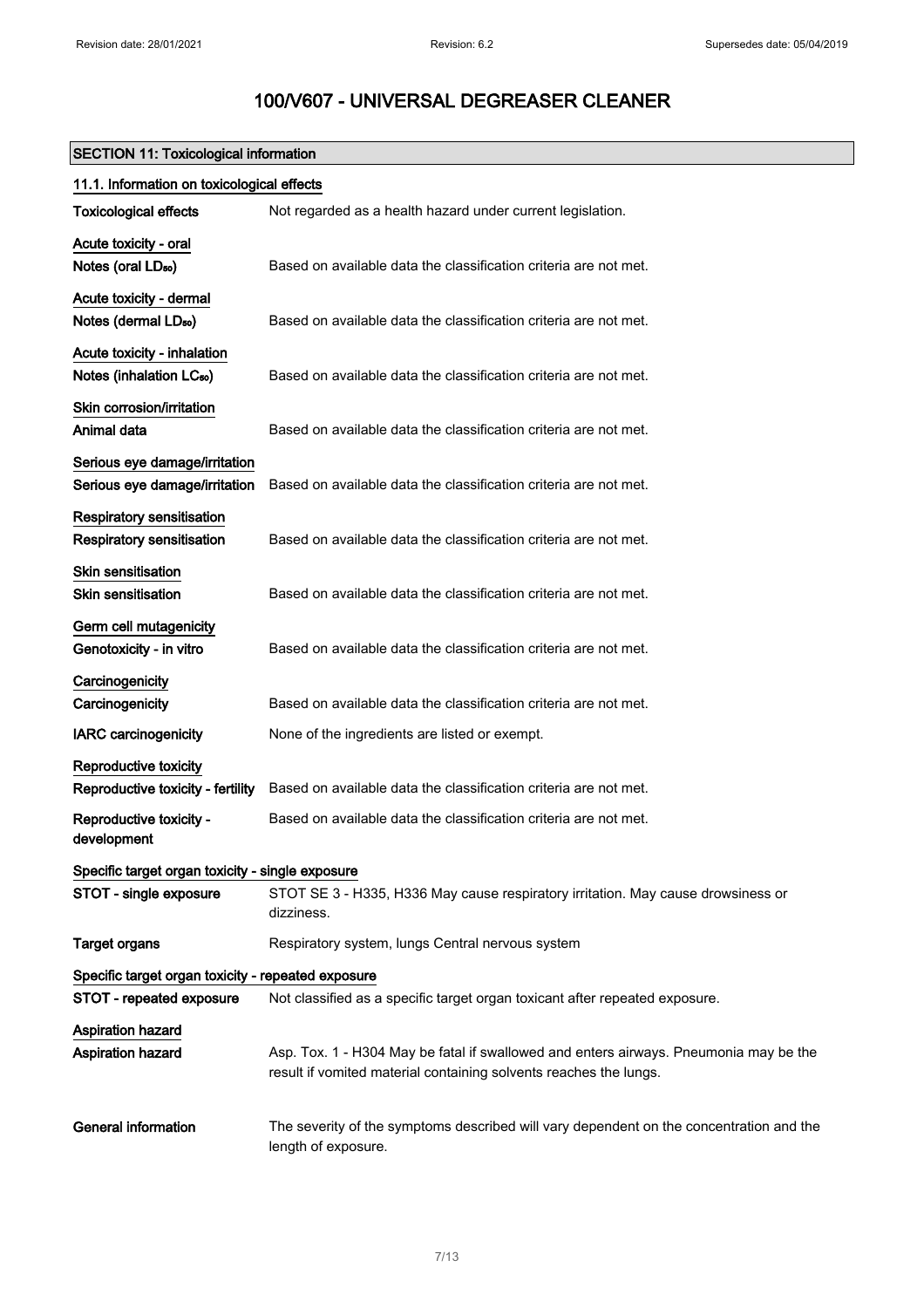| Inhalation           | A single exposure may cause the following adverse effects: Irritation of nose, throat and<br>airway. Difficulty in breathing. Coughing. Vapours may cause headache, fatigue, dizziness<br>and nausea. Central nervous system depression. During application and drying, solvent<br>vapours will be emitted. Vapours in high concentrations are narcotic. |
|----------------------|----------------------------------------------------------------------------------------------------------------------------------------------------------------------------------------------------------------------------------------------------------------------------------------------------------------------------------------------------------|
| Ingestion            | Gastrointestinal symptoms, including upset stomach. Fumes from the stomach contents may<br>be inhaled, resulting in the same symptoms as inhalation. Aspiration hazard if swallowed.<br>Entry into the lungs following ingestion or vomiting may cause chemical pneumonitis.                                                                             |
| <b>Skin contact</b>  | Prolonged contact may cause dryness of the skin. Discoloration of the skin.                                                                                                                                                                                                                                                                              |
| Eye contact          | May cause temporary eye irritation.                                                                                                                                                                                                                                                                                                                      |
| Route of exposure    | Ingestion Inhalation Skin and/or eye contact                                                                                                                                                                                                                                                                                                             |
| <b>Target organs</b> | Central nervous system Respiratory system, lungs                                                                                                                                                                                                                                                                                                         |

## Toxicological information on ingredients.

## HYDROCARBONS, C9, AROMATICS

| Acute toxicity - oral                                        |                                                                  |
|--------------------------------------------------------------|------------------------------------------------------------------|
| Acute toxicity oral (LD <sub>50</sub><br>mg/kg)              | 3,492.0                                                          |
| <b>Species</b>                                               | Rat                                                              |
| Notes (oral LD <sub>50</sub> )                               | Based on available data the classification criteria are not met. |
| ATE oral (mg/kg)                                             | 3,492.0                                                          |
| Acute toxicity - dermal                                      |                                                                  |
| Acute toxicity dermal (LD <sub>50</sub> 3,160.0<br>mg/kg)    |                                                                  |
| <b>Species</b>                                               | Rabbit                                                           |
| Notes (dermal LD <sub>50</sub> )                             | Based on available data the classification criteria are not met. |
| ATE dermal (mg/kg)                                           | 3,160.0                                                          |
| Acute toxicity - inhalation                                  |                                                                  |
| Acute toxicity inhalation<br>(LC <sub>50</sub> vapours mg/l) | 6,193.0                                                          |
| <b>Species</b>                                               | Rat                                                              |
| Notes (inhalation LC <sub>50</sub> )                         | Based on available data the classification criteria are not met. |
| <b>ATE inhalation (vapours</b><br>mg/l)                      | 6,193.0                                                          |
| Skin corrosion/irritation                                    |                                                                  |
| Animal data                                                  | Repeated exposure may cause skin dryness or cracking.            |
| Serious eye damage/irritation                                |                                                                  |
| Serious eye<br>damage/irritation                             | Based on available data the classification criteria are not met. |
| Respiratory sensitisation                                    |                                                                  |
| <b>Respiratory sensitisation</b>                             | Based on available data the classification criteria are not met. |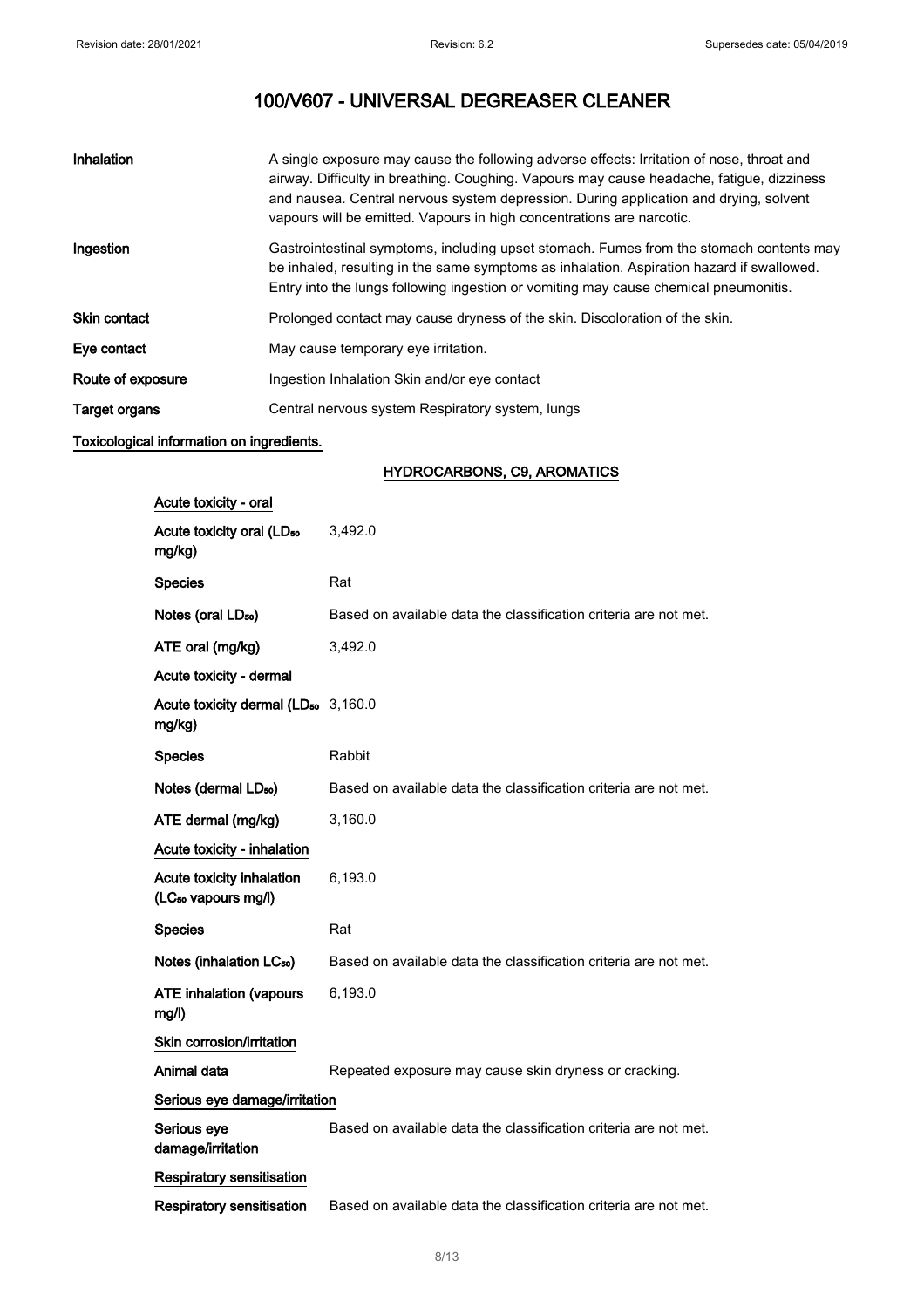| <b>Skin sensitisation</b>                          |                                                                                                                                                                                                                                                                                                                                                             |  |
|----------------------------------------------------|-------------------------------------------------------------------------------------------------------------------------------------------------------------------------------------------------------------------------------------------------------------------------------------------------------------------------------------------------------------|--|
| <b>Skin sensitisation</b>                          | Based on available data the classification criteria are not met.                                                                                                                                                                                                                                                                                            |  |
| Germ cell mutagenicity                             |                                                                                                                                                                                                                                                                                                                                                             |  |
| Genotoxicity - in vitro                            | Based on available data the classification criteria are not met.                                                                                                                                                                                                                                                                                            |  |
| Carcinogenicity                                    |                                                                                                                                                                                                                                                                                                                                                             |  |
| Carcinogenicity                                    | Based on available data the classification criteria are not met.                                                                                                                                                                                                                                                                                            |  |
| <b>IARC carcinogenicity</b>                        | None of the ingredients are listed or exempt.                                                                                                                                                                                                                                                                                                               |  |
| Reproductive toxicity                              |                                                                                                                                                                                                                                                                                                                                                             |  |
| Reproductive toxicity -<br>fertility               | Based on available data the classification criteria are not met.                                                                                                                                                                                                                                                                                            |  |
| Reproductive toxicity -<br>development             | Based on available data the classification criteria are not met.                                                                                                                                                                                                                                                                                            |  |
| Specific target organ toxicity - single exposure   |                                                                                                                                                                                                                                                                                                                                                             |  |
| STOT - single exposure                             | STOT SE 3 - H335, H336 May cause respiratory irritation. May cause drowsiness<br>or dizziness.                                                                                                                                                                                                                                                              |  |
| <b>Target organs</b>                               | Respiratory system, lungs Central nervous system                                                                                                                                                                                                                                                                                                            |  |
| Specific target organ toxicity - repeated exposure |                                                                                                                                                                                                                                                                                                                                                             |  |
|                                                    | STOT - repeated exposure Not classified as a specific target organ toxicant after repeated exposure.                                                                                                                                                                                                                                                        |  |
| <b>Aspiration hazard</b>                           |                                                                                                                                                                                                                                                                                                                                                             |  |
| <b>Aspiration hazard</b>                           | Asp. Tox. 1 - H304 May be fatal if swallowed and enters airways. Pneumonia may<br>be the result if vomited material containing solvents reaches the lungs.                                                                                                                                                                                                  |  |
| <b>General information</b>                         | The severity of the symptoms described will vary dependent on the concentration<br>and the length of exposure.                                                                                                                                                                                                                                              |  |
| Inhalation                                         | A single exposure may cause the following adverse effects: Irritation of nose, throat<br>and airway. Difficulty in breathing. Coughing. Vapours may cause headache,<br>fatigue, dizziness and nausea. Central nervous system depression. During<br>application and drying, solvent vapours will be emitted. Vapours in high<br>concentrations are narcotic. |  |
| Ingestion                                          | Gastrointestinal symptoms, including upset stomach. Fumes from the stomach<br>contents may be inhaled, resulting in the same symptoms as inhalation. Aspiration<br>hazard if swallowed. Entry into the lungs following ingestion or vomiting may cause<br>chemical pneumonitis.                                                                             |  |
| Skin contact                                       | Repeated exposure may cause skin dryness or cracking. Discoloration of the skin.                                                                                                                                                                                                                                                                            |  |
| Eye contact                                        | May cause temporary eye irritation.                                                                                                                                                                                                                                                                                                                         |  |
| Route of exposure                                  | Ingestion Inhalation Skin and/or eye contact                                                                                                                                                                                                                                                                                                                |  |
| <b>Target organs</b>                               | Central nervous system Respiratory system, lungs                                                                                                                                                                                                                                                                                                            |  |
|                                                    |                                                                                                                                                                                                                                                                                                                                                             |  |

SECTION 12: Ecological information

Ecotoxicity Dangerous for the environment: May cause long-term adverse effects in the aquatic environment.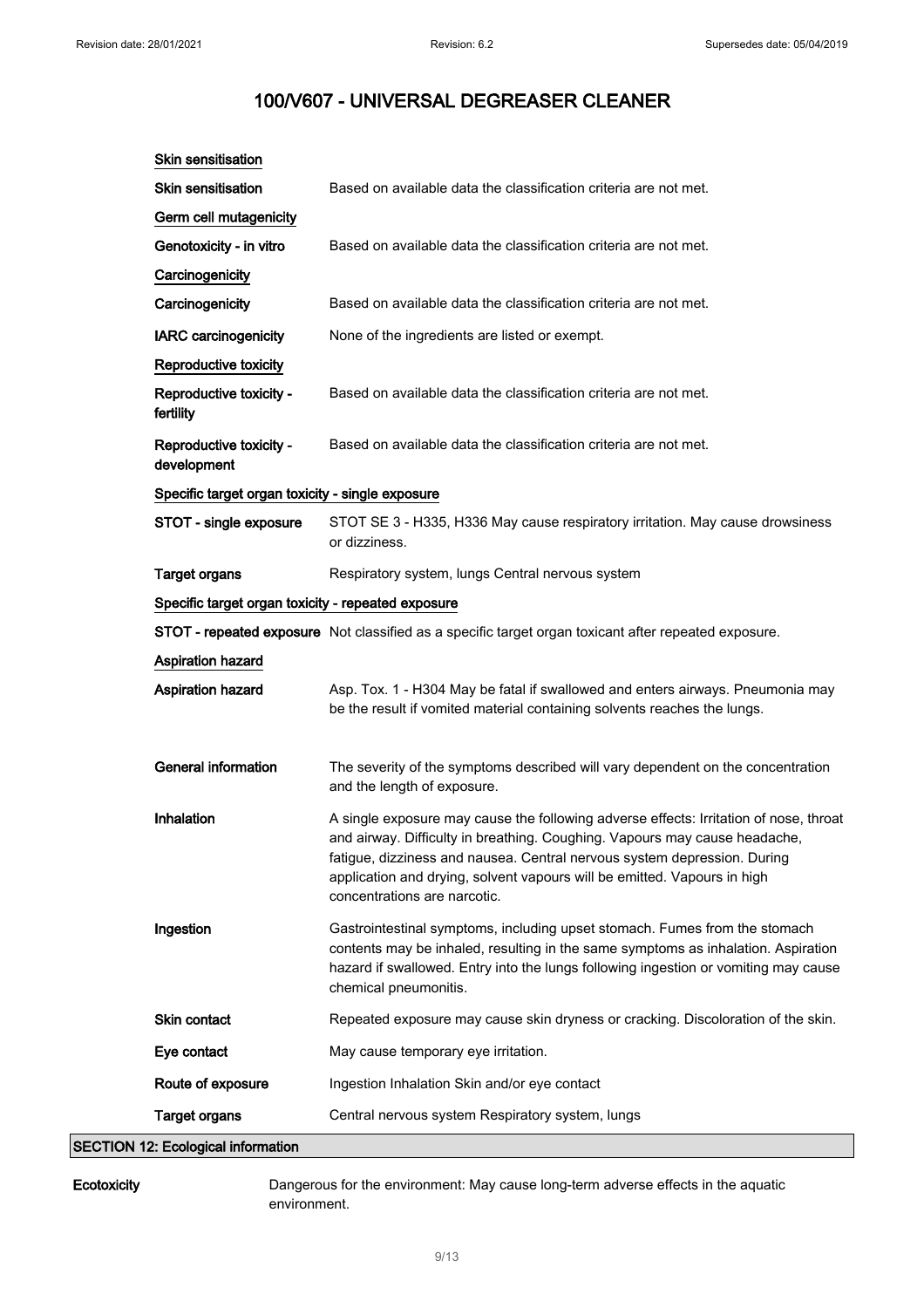## 12.1. Toxicity

Toxicity Based on available data the classification criteria are not met.

#### Ecological information on ingredients.

### HYDROCARBONS, C9, AROMATICS

| <b>Toxicity</b>        |                                             | Aquatic Chronic 2 - H411 Toxic to aquatic life with long lasting effects.                   |
|------------------------|---------------------------------------------|---------------------------------------------------------------------------------------------|
|                        | Acute aquatic toxicity                      |                                                                                             |
|                        | Acute toxicity - fish                       | LC <sub>50</sub> , 96 hours: 9.2 mg/l, Oncorhynchus mykiss (Rainbow trout)                  |
|                        | Acute toxicity - aquatic<br>invertebrates   | EC <sub>50</sub> , 48 hours: 3.2 mg/l, Daphnia magna                                        |
|                        | Acute toxicity -<br>microorganisms          | EC <sub>50</sub> , 48 hours: 2.9 mg/l,                                                      |
|                        | Chronic aquatic toxicity                    |                                                                                             |
|                        | life stage                                  | Chronic toxicity - fish early NOEC, 28 days: 1.23 mg/l, Oncorhynchus mykiss (Rainbow trout) |
|                        | Chronic toxicity - aquatic<br>invertebrates | NOEC, 21: 2.14 mg/l, Daphnia magna                                                          |
|                        | 12.2. Persistence and degradability         |                                                                                             |
|                        |                                             | Persistence and degradability The degradability of the product is not known.                |
|                        | Ecological information on ingredients.      |                                                                                             |
|                        |                                             | <b>HYDROCARBONS, C9, AROMATICS</b>                                                          |
|                        | Persistence and<br>degradability            | The degradability of the product is not known.                                              |
|                        | Biodegradation                              | - 78%: 28 days                                                                              |
|                        | 12.3. Bioaccumulative potential             |                                                                                             |
|                        | <b>Bioaccumulative potential</b>            | No data available on bioaccumulation.                                                       |
|                        | Ecological information on ingredients.      |                                                                                             |
|                        |                                             | <b>HYDROCARBONS, C9, AROMATICS</b>                                                          |
|                        |                                             | Bioaccumulative potential No data available on bioaccumulation.                             |
|                        | <b>Partition coefficient</b>                | Not available.                                                                              |
| 12.4. Mobility in soil |                                             |                                                                                             |
| <b>Mobility</b>        |                                             | No data available.                                                                          |
|                        | Ecological information on ingredients.      |                                                                                             |
|                        |                                             | <b>HYDROCARBONS, C9, AROMATICS</b>                                                          |
|                        |                                             |                                                                                             |

Mobility Modata available.

## 12.5. Results of PBT and vPvB assessment

Results of PBT and vPvB assessment This substance is not classified as PBT or vPvB according to current EU criteria.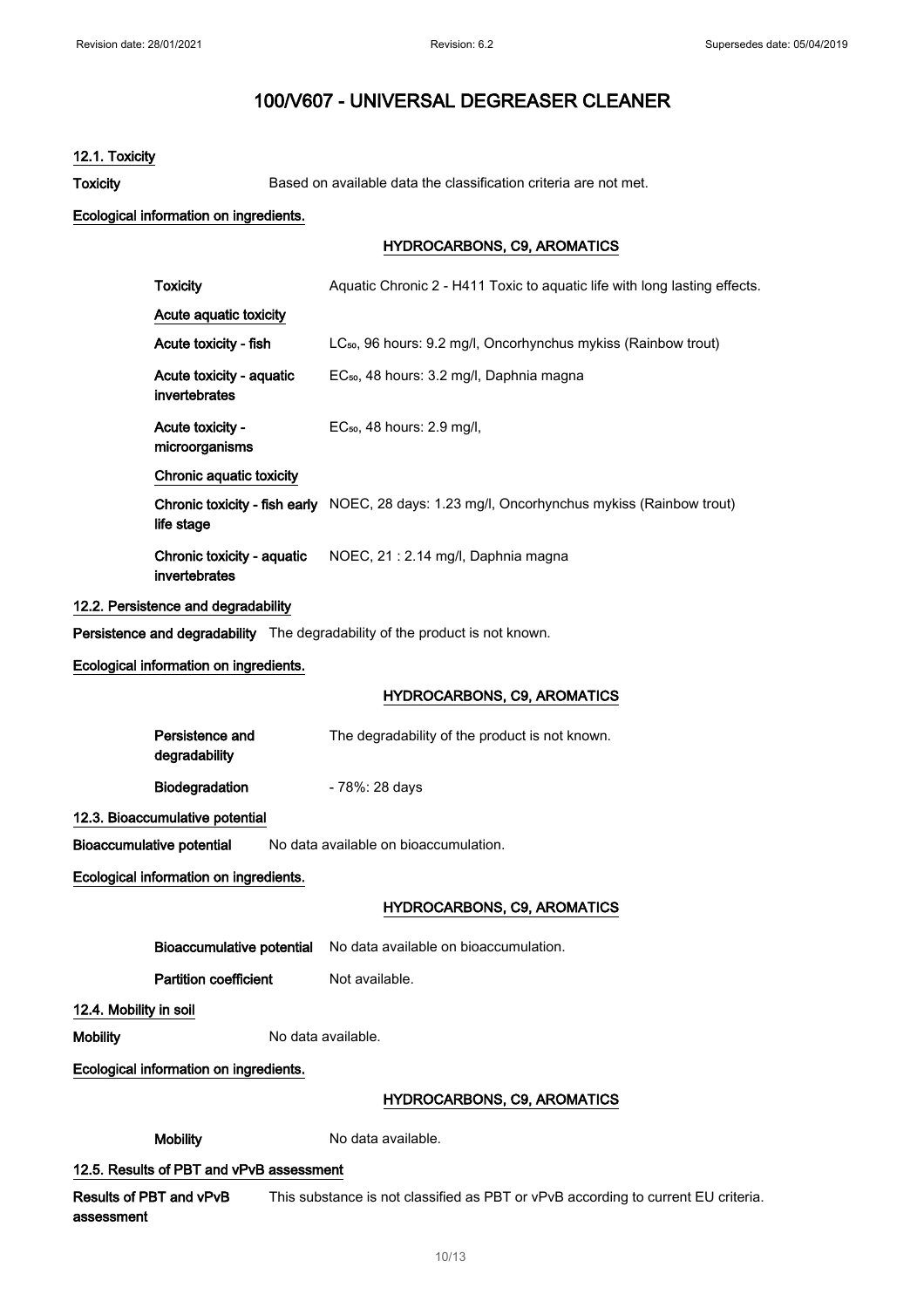## Ecological information on ingredients.

## HYDROCARBONS, C9, AROMATICS

| Results of PBT and vPvB<br>assessment      | This substance is not classified as PBT or vPvB according to current EU criteria.                                                                                                                                                                                                                                                                                                                                                                                                                                                                                                                                      |  |
|--------------------------------------------|------------------------------------------------------------------------------------------------------------------------------------------------------------------------------------------------------------------------------------------------------------------------------------------------------------------------------------------------------------------------------------------------------------------------------------------------------------------------------------------------------------------------------------------------------------------------------------------------------------------------|--|
| 12.6. Other adverse effects                |                                                                                                                                                                                                                                                                                                                                                                                                                                                                                                                                                                                                                        |  |
| Other adverse effects                      | None known.                                                                                                                                                                                                                                                                                                                                                                                                                                                                                                                                                                                                            |  |
| Ecological information on ingredients.     |                                                                                                                                                                                                                                                                                                                                                                                                                                                                                                                                                                                                                        |  |
|                                            | <b>HYDROCARBONS, C9, AROMATICS</b>                                                                                                                                                                                                                                                                                                                                                                                                                                                                                                                                                                                     |  |
| Other adverse effects                      | None known.                                                                                                                                                                                                                                                                                                                                                                                                                                                                                                                                                                                                            |  |
| <b>SECTION 13: Disposal considerations</b> |                                                                                                                                                                                                                                                                                                                                                                                                                                                                                                                                                                                                                        |  |
| 13.1. Waste treatment methods              |                                                                                                                                                                                                                                                                                                                                                                                                                                                                                                                                                                                                                        |  |
| <b>General information</b>                 | The generation of waste should be minimised or avoided wherever possible. Reuse or recycle<br>products wherever possible. This material and its container must be disposed of in a safe<br>way. Disposal of this product, process solutions, residues and by-products should at all times<br>comply with the requirements of environmental protection and waste disposal legislation and<br>any local authority requirements.                                                                                                                                                                                          |  |
| <b>Disposal methods</b>                    | Dispose of surplus products and those that cannot be recycled via a licensed waste disposal<br>contractor. Waste packaging should be collected for reuse or recycling. Incineration or landfill<br>should only be considered when recycling is not feasible. Waste should not be disposed of<br>untreated to the sewer unless fully compliant with the requirements of the local water<br>authority.                                                                                                                                                                                                                   |  |
| Waste class                                | When this coating, in its liquid state, as supplied, becomes a waste, it is categorised as<br>hazardous waste, with code 08 01 11* (SOLVENT BASED LIQUID WASTE). Part-used<br>containers, not drained and/or rigorously scraped out and containing dried residues of the<br>supplied coating, are categorised as hazardous waste, with code 08 01 11* (SOLVENT<br>BASED LIQUID WASTE). Used containers, drained and/or rigorously scraped out and<br>containing dry residues of the supplied coating, are categorised as non-hazardous waste, with<br>code 15 01 02 (plastic packaging) or 15 01 04 (metal packaging). |  |
| <b>SECTION 14: Transport information</b>   |                                                                                                                                                                                                                                                                                                                                                                                                                                                                                                                                                                                                                        |  |
| General                                    | For limited quantity packaging/limited load information, consult the relevant modal<br>documentation using the data shown in this section.                                                                                                                                                                                                                                                                                                                                                                                                                                                                             |  |
| 14.1. UN number                            |                                                                                                                                                                                                                                                                                                                                                                                                                                                                                                                                                                                                                        |  |
| UN No. (ADR/RID)                           | 1263                                                                                                                                                                                                                                                                                                                                                                                                                                                                                                                                                                                                                   |  |
| UN No. (IMDG)                              | 1263                                                                                                                                                                                                                                                                                                                                                                                                                                                                                                                                                                                                                   |  |
| UN No. (ICAO)                              | 1263                                                                                                                                                                                                                                                                                                                                                                                                                                                                                                                                                                                                                   |  |
| 14.2. UN proper shipping name              |                                                                                                                                                                                                                                                                                                                                                                                                                                                                                                                                                                                                                        |  |
| Proper shipping name<br>(ADR/RID)          | PAINT RELATED MATERIAL Contains HYDROCARBONS, C9, AROMATICS Class 3, PGIII,<br>(f.p. 38 C), MARINE POLLUTANT                                                                                                                                                                                                                                                                                                                                                                                                                                                                                                           |  |
|                                            | Proper shipping name (IMDG) PAINT RELATED MATERIAL Contains HYDROCARBONS, C9, AROMATICS Class 3, PGIII,<br>(f.p. 38 C), MARINE POLLUTANT                                                                                                                                                                                                                                                                                                                                                                                                                                                                               |  |
|                                            | Proper shipping name (ICAO) PAINT RELATED MATERIAL Contains HYDROCARBONS, C9, AROMATICS Class 3, PGIII,<br>(f.p. 38 C), MARINE POLLUTANT                                                                                                                                                                                                                                                                                                                                                                                                                                                                               |  |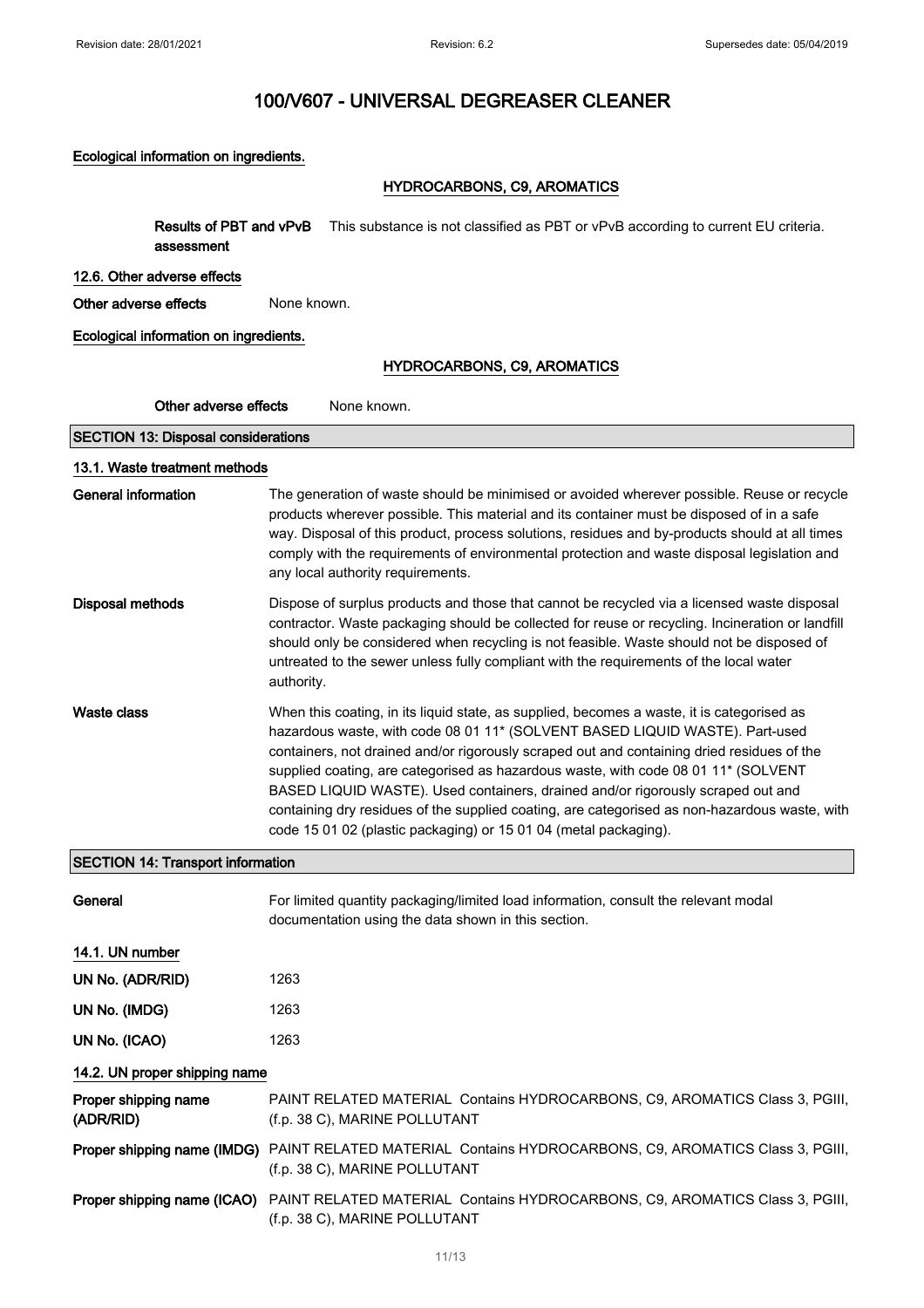#### 14.3. Transport hazard class(es)

| <b>ADR/RID class</b> | З |
|----------------------|---|
| <b>IMDG class</b>    | 3 |
| ICAO class/division  | З |

## Transport labels



| 14.4. Packing group          |   |
|------------------------------|---|
| <b>ADR/RID packing group</b> | Ш |
| <b>IMDG packing group</b>    | Ш |
| ICAO packing group           | ш |

### 14.5. Environmental hazards

Environmentally hazardous substance/marine pollutant

### 14.6. Special precautions for user

Always transport in closed containers that are upright and secure. Ensure that persons transporting the product know what to do in the event of an accident or spillage.

EmS F-E, S-E

Tunnel restriction code (D/E)

### 14.7. Transport in bulk according to Annex II of MARPOL and the IBC Code

**Transport in bulk according to** Not applicable. Annex II of MARPOL 73/78 and the IBC Code

SECTION 15: Regulatory information

### 15.1. Safety, health and environmental regulations/legislation specific for the substance or mixture

EU legislation Regulation (EC) No 1907/2006 of the European Parliament and of the Council of 18 December 2006 concerning the Registration, Evaluation, Authorisation and Restriction of Chemicals (REACH) (as amended). Commission Regulation (EU) No 2015/830 of 28 May 2015. Regulation (EC) No 1272/2008 of the European Parliament and of the Council of 16 December 2008 on classification, labelling and packaging of substances and mixtures (as amended).

Guidance Workplace Exposure Limits EH40.

#### 15.2. Chemical safety assessment

No chemical safety assessment has been carried out.

#### SECTION 16: Other information